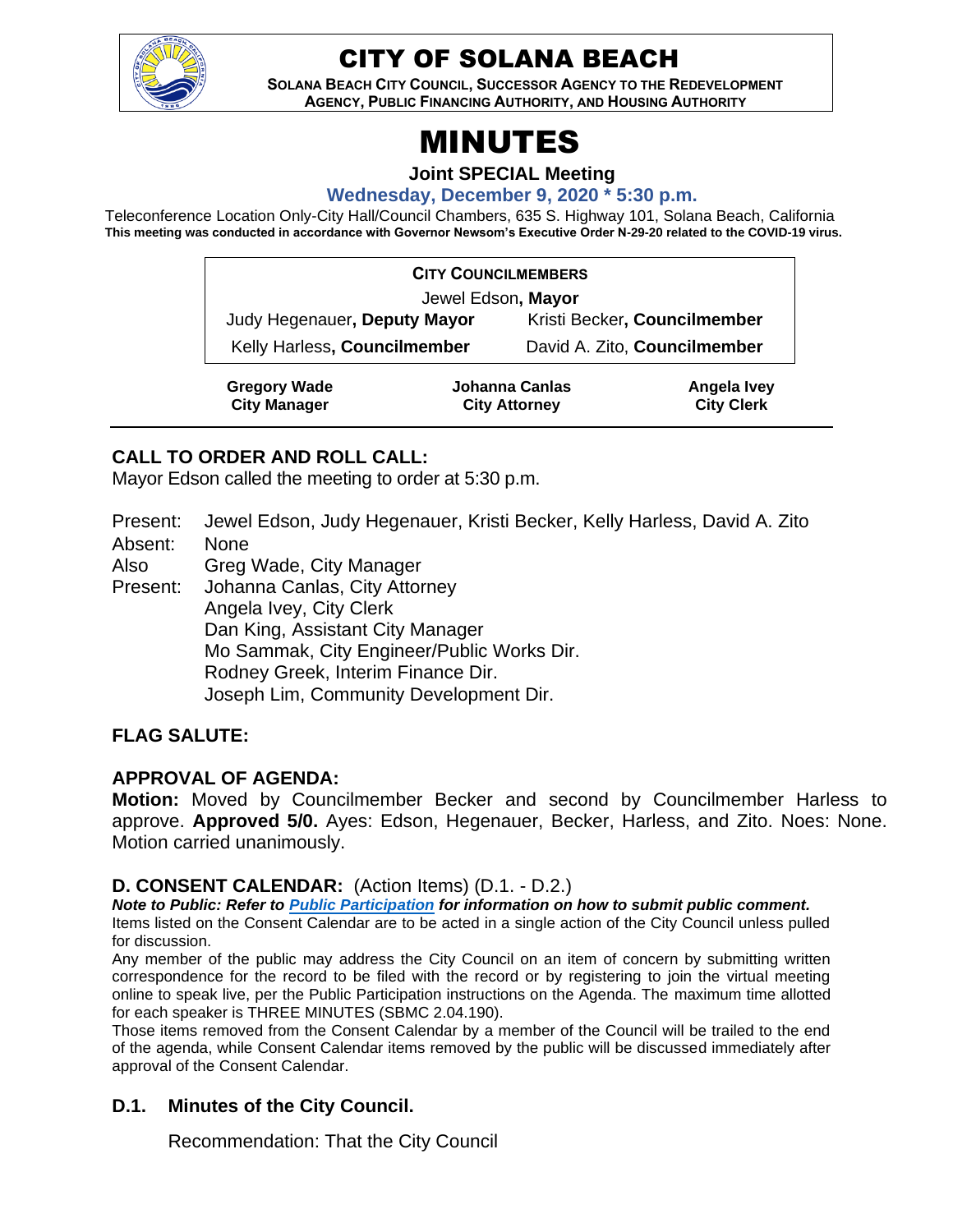1. Approve the Minutes of City Council meetings held October 28, 2020, November 2, 2020, and November 18, 2020.

Approved Minutes [http://www.ci.solana-beach.ca.us/index.asp?SEC=F0F1200D-21C6-4A88-8AE1-](http://www.ci.solana-beach.ca.us/index.asp?SEC=F0F1200D-21C6-4A88-8AE1-0BC07C1A81A7&Type=B_BASIC) [0BC07C1A81A7&Type=B\\_BASIC](http://www.ci.solana-beach.ca.us/index.asp?SEC=F0F1200D-21C6-4A88-8AE1-0BC07C1A81A7&Type=B_BASIC)

**Motion:** Moved by Mayor Edson and second by Councilmember Zito to approve. **Approved 5/0.** Ayes: Edson, Hegenauer, Becker, Harless, and Zito. Noes: None. Motion carried unanimously.

### **D.2. City Attorney Services designating Johanna N. Canlas as City Attorney and Agreement with Burke, Williams & Sorensen LLP.** (File 0560-25)

Recommendation: That the City Council

1. Adopt **Resolution 2020-145** authorizing the City Manager to sign an Agreement with Burke, Williams & Sorensen, LLP for City Attorney Services designating Johanna N. Canlas as City Attorney.

### [Item D.2. Report \(click here\)](https://solanabeach.govoffice3.com/vertical/Sites/%7B840804C2-F869-4904-9AE3-720581350CE7%7D/uploads/Item_D.2._Report_(click_here)_12-09-20_-_O.pdf)

#### [D.2. Staff Report Update 1](https://solanabeach.govoffice3.com/vertical/Sites/%7B840804C2-F869-4904-9AE3-720581350CE7%7D/uploads/D.2._Staff_Report_Update_1_-_O.pdf)

*Posted Reports & Supplemental Docs contain records up to the cut off time, prior to the start of the meeting, for processing new submittals. The final official record containing handouts, PowerPoints, etc. can be obtained through a Records Request to the City Clerk's Office.*

**Motion:** Moved by Mayor Edson and second by Councilmember Zito to approve. **Approved 5/0.** Ayes: Edson, Hegenauer, Becker, Harless, and Zito. Noes: None. Motion carried unanimously.

## **E. STAFF REPORTS: (E.1. – E.3.)**

*Note to Public: Refer to Public Participation for information on how to submit public comment.* 

Any member of the public may address the City Council on an item of concern by submitting written correspondence for the record to be filed with the record or by registering to join the virtual meeting online to speak live, per the Public Participation instructions on the Agenda. The maximum time allotted for each speaker is THREE MINUTES (SBMC 2.04.190).

### **E.1. City Council Term Recognition.** (File 0410-85)

1. Recognition of Deputy Mayor Judy Hegenauer concluding her 4-year term of service as Councilmember.

Mayor Edson recognized outgoing Deputy Mayor Hegenauer's four-year term as Councilmember, showed pictures (on file) of gifts presented from fellow Councilmembers.

Mayor Edson, Councilmember Harless, Councilmember Becker, and Councilmember Zito spoke about Deputy Mayor Hegenauer's attributes and contributions.

Debra Schade, Vice President of Solana Beach School Board, spoke about Judy Hegenauer's service to the City and her advocacy for the children and students of Solana Beach.

Public Speakers thanking Deputy Mayor Hegenauer for her service were: Kristine Schindler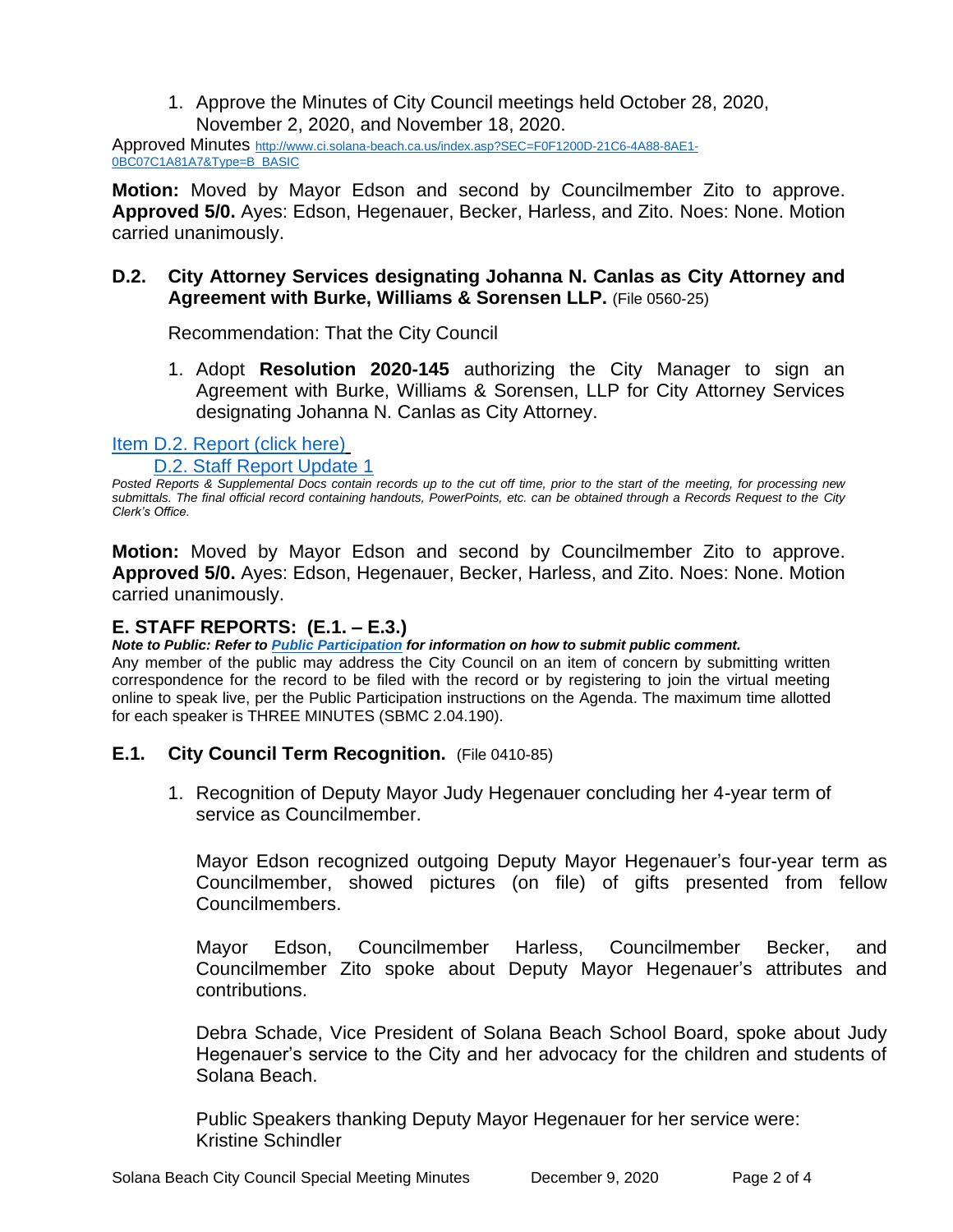Judith Strang Cindi Clemons Pat Coad Tracy Richmond Lisa Montes Ana Marie Grace Peter Zahn

Greg Wade, City Manager, spoke about his appreciation for Deputy Mayor Hegenauer's work on Council and displayed pictures (on file) of gifts for Judy Hegenauer on behalf of City Staff and citizens of Solana Beach.

Deputy Mayor Judy Hegenauer thanked everyone for their comments.

2. Recognition of Mayor Jewel Edson for completion of her 1-year term as appointed Mayor.

Deputy Mayor Hegenauer recognized Jewel Edson's outgoing Mayoral term for 2020.

All councilmembers spoke about her positive qualities and contributions to the Mayoral role and the City.

Public Speakers thanking Mayor Edson for her Mayoral service were: Cindi Clemons Tracy Richmond Peter Zahn Lisa Montes Jim Edson Judith Strang Kristine Schindler

Greg Wade, City Manager, spoke about his appreciation for her Mayoral service and displayed pictures (on file) of gifts for Jewel Edson on behalf of City Staff and citizens of Solana Beach.

Mayor Edson thanked everyone for their comments and said that it had been a joy and privilege to serve the residents as the 2020 Mayor.

#### **E.2. November 3, 2020 General Election Results.** (File 0430-20)

Recommendation: That the City Council

1. Adopt **Resolution 2020-146** approving the certification of the results for the November 3, 2020 General Municipal Election.

[Item E.2. Report](https://solanabeach.govoffice3.com/vertical/Sites/%7B840804C2-F869-4904-9AE3-720581350CE7%7D/uploads/Item_E.2._Report_(click_here)_12-09-20_-_O.pdf) (click here)

[E.2. Staff Report Update 1](https://solanabeach.govoffice3.com/vertical/Sites/%7B840804C2-F869-4904-9AE3-720581350CE7%7D/uploads/E.2._Staff_Report_Update_1_-_O.pdf)

*Posted Reports & Supplemental Docs contain records up to the cut off time, prior to the start of the meeting, for processing new submittals. The final official record containing handouts, PowerPoints, etc. can be obtained through a Records Request to the City Clerk's Office.*